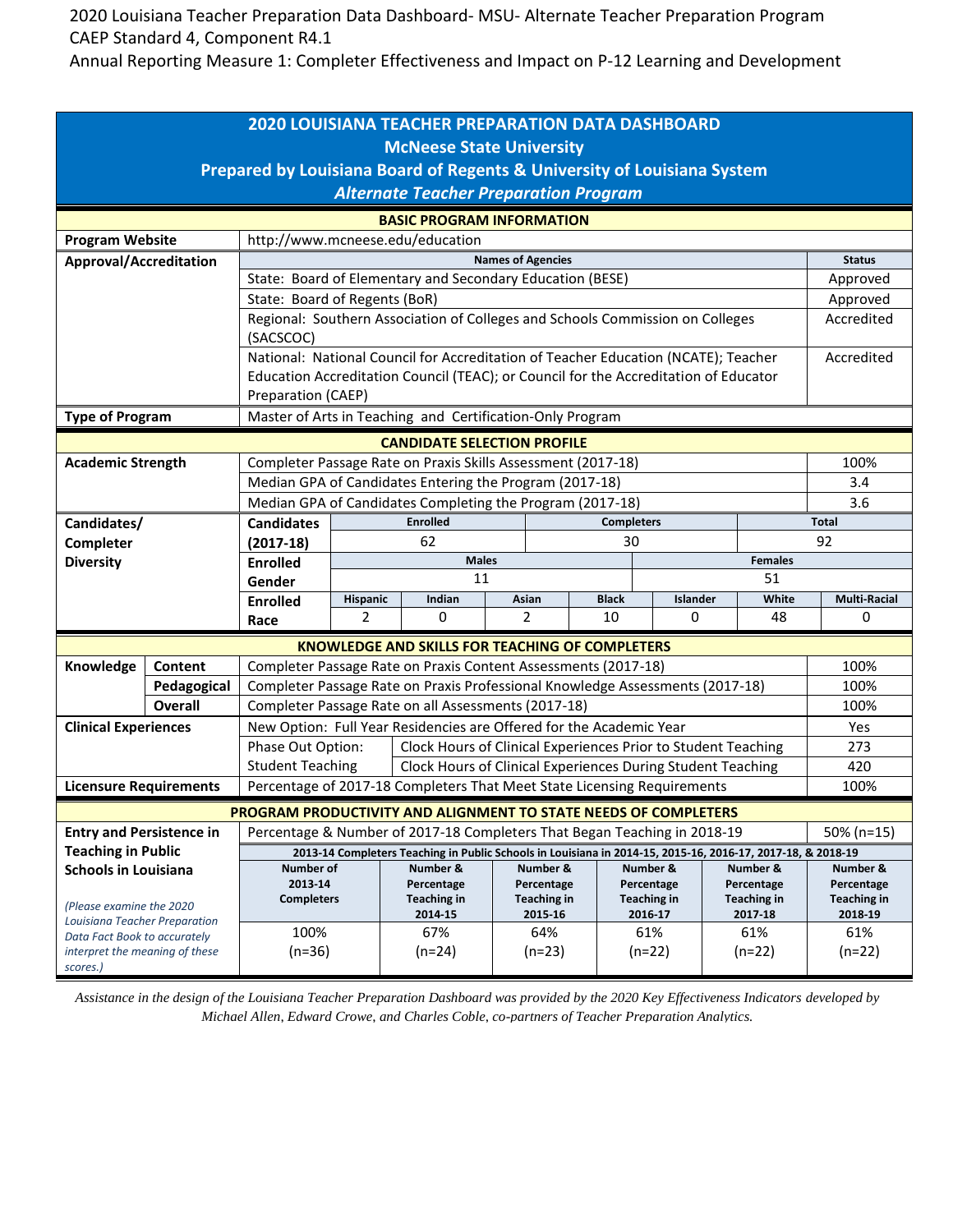| 2020 LOUISIANA TEACHER PREPARATION DATA DASHBOARD (CONT'D)           |                                                                                       |                                                                                                           |                                                                              |                                    |                                |  |  |  |
|----------------------------------------------------------------------|---------------------------------------------------------------------------------------|-----------------------------------------------------------------------------------------------------------|------------------------------------------------------------------------------|------------------------------------|--------------------------------|--|--|--|
|                                                                      | <b>McNeese State University</b>                                                       |                                                                                                           |                                                                              |                                    |                                |  |  |  |
|                                                                      | Prepared by Louisiana Board of Regents & University of Louisiana System               |                                                                                                           |                                                                              |                                    |                                |  |  |  |
| <b>Master of Arts in Teaching Teacher Preparation Program</b>        |                                                                                       |                                                                                                           |                                                                              |                                    |                                |  |  |  |
|                                                                      | PERFORMANCE AS CLASSROOM TEACHERS (NEW TEACHERS WITH LESS THAN TWO YEARS OF TEACHING) |                                                                                                           |                                                                              |                                    |                                |  |  |  |
| Impact on                                                            | Mean Compass Student Outcome                                                          | <b>Compass Student Outcome Mean &amp; Number of Scores</b>                                                |                                                                              |                                    |                                |  |  |  |
| K-12 Students                                                        | Score (2016-17, 2017-18, 2018-19)                                                     |                                                                                                           |                                                                              |                                    |                                |  |  |  |
|                                                                      | and Number of Scores for All New                                                      | $3.4(n=66)$                                                                                               |                                                                              |                                    |                                |  |  |  |
| (Please examine the 2020)<br>Louisiana Teacher Preparation           | Teachers with Less than Two Years<br>of Teaching                                      |                                                                                                           |                                                                              |                                    |                                |  |  |  |
| Data Fact Book to accurately                                         | Percentage and Number of 2016-                                                        | <b>Compass Teacher Effectiveness Levels for Student Outcome Scores</b>                                    |                                                                              |                                    |                                |  |  |  |
| interpret the meaning of these<br>scores.)                           | 17, 2017-18, & 2018-19 Compass                                                        | <b>Ineffective</b><br><b>Effective Proficient</b><br><b>Effective Emerging</b><br><b>Highly Effective</b> |                                                                              |                                    |                                |  |  |  |
|                                                                      | Student Outcome Scores for the                                                        |                                                                                                           |                                                                              |                                    |                                |  |  |  |
|                                                                      | New Teachers by LDOE Teacher                                                          | 5%                                                                                                        | 9%                                                                           | 17%                                | 70%                            |  |  |  |
|                                                                      | <b>Effectiveness Levels</b>                                                           | $(n = 10)$                                                                                                | $(n = 510)$                                                                  | $(n=11)$                           | $(n=46)$                       |  |  |  |
| <b>Demonstrated Teaching</b>                                         | Mean Compass Professional                                                             | <b>Compass Professional Practice Mean &amp; Number of Scores</b>                                          |                                                                              |                                    |                                |  |  |  |
| <b>Skill</b>                                                         | Practice Score (2016-17, 2017-18,<br>2018-19) and Number of Scores for                |                                                                                                           |                                                                              |                                    |                                |  |  |  |
| (Please examine the 2020)                                            | All New Teachers with Less than                                                       | $3.5$ (n=66)                                                                                              |                                                                              |                                    |                                |  |  |  |
| <b>Louisiana Teacher Preparation</b>                                 | Two Years of Teaching                                                                 |                                                                                                           |                                                                              |                                    |                                |  |  |  |
| Data Fact Book to accurately<br>interpret the meaning of these       | Percentage and Number of 2016-                                                        |                                                                                                           | <b>Compass Teacher Effectiveness Levels for Professional Practice Scores</b> |                                    |                                |  |  |  |
| scores.)                                                             | 17, 2017-18, & 2018-19 Compass                                                        | Ineffective                                                                                               | <b>Effective Emerging</b>                                                    | <b>Effective Proficient</b>        | <b>Highly Effective</b>        |  |  |  |
|                                                                      | Professional Practice Scores for the                                                  | 0%                                                                                                        | 3%                                                                           | 35%                                | 62%                            |  |  |  |
|                                                                      | New Teachers by LDOE Teacher                                                          | $(n = 10)$                                                                                                | $(n = 510)$                                                                  | $(n=23)$                           | $(n=41)$                       |  |  |  |
|                                                                      | <b>Effectiveness Levels</b>                                                           | <b>Compass Final Evaluation Mean &amp; Number of Scores</b>                                               |                                                                              |                                    |                                |  |  |  |
| <b>Overall Impact and</b><br><b>Demonstrated Teaching</b>            | Mean Compass Final Evaluation<br>Score (2016-17, 2017-18, 2018-19)                    |                                                                                                           |                                                                              |                                    |                                |  |  |  |
| <b>Skill</b>                                                         | and Number of Scores for New                                                          | $3.4$ (n=66)                                                                                              |                                                                              |                                    |                                |  |  |  |
|                                                                      | Teachers with Less than Two Years                                                     |                                                                                                           |                                                                              |                                    |                                |  |  |  |
| (Please examine the 2020                                             | of Teaching                                                                           |                                                                                                           |                                                                              |                                    |                                |  |  |  |
| <b>Louisiana Teacher Preparation</b><br>Data Fact Book to accurately | Percentage and Number of 2016-                                                        | <b>Compass Teacher Effectiveness Levels for Final Evaluation Scores</b>                                   |                                                                              |                                    |                                |  |  |  |
| interpret the meaning of these                                       | 17, 2017-18, & 2018-19 Compass                                                        | <b>Ineffective</b><br>0%                                                                                  | <b>Effective Emerging</b><br>12%                                             | <b>Effective Proficient</b><br>32% | <b>Highly Effective</b><br>56% |  |  |  |
| scores.)                                                             | Final Evaluation Scores for the New                                                   | $(n=≤10)$                                                                                                 | $(n=\leq 10)$                                                                | $(n=21)$                           | $(n=37)$                       |  |  |  |
|                                                                      | Teachers by LDOE Teacher<br><b>Effectiveness Levels</b>                               |                                                                                                           |                                                                              |                                    |                                |  |  |  |
| <b>State Value Added Scores</b>                                      | <b>Content Areas</b>                                                                  |                                                                                                           | Mean, Number of Scores, & Effectiveness Levels for Value-Added Scores of Ten |                                    |                                |  |  |  |
| for New Teachers in                                                  |                                                                                       | or More New Teachers with Less Than Two Years of Teaching who Taught During                               |                                                                              |                                    |                                |  |  |  |
| Grades 4-8 with Less than                                            | <b>Mathematics</b>                                                                    | 2016-17, 2017-18 and 2018-19<br>$N/A$ (n= $\leq 10$ )                                                     |                                                                              |                                    |                                |  |  |  |
| Two Years of Teaching by                                             |                                                                                       | <b>Ineffective</b>                                                                                        | <b>Effective Emerging</b>                                                    | <b>Effective Proficient</b>        | <b>Highly Effective</b>        |  |  |  |
| <b>Content Areas (Ten or</b>                                         |                                                                                       | $N/A\%$                                                                                                   | $N/A\%$                                                                      | $N/A\%$                            | $N/A\%$                        |  |  |  |
| <b>More New Teachers)</b>                                            |                                                                                       | $(n=N/A)$                                                                                                 | $(n=N/A)$                                                                    | $(n=N/A)$                          | $(n=N/A)$                      |  |  |  |
| (Please examine the 2020                                             | <b>Science</b>                                                                        | $N/A$ (n=N/A)                                                                                             |                                                                              |                                    |                                |  |  |  |
| <b>Louisiana Teacher Preparation</b>                                 | (NO DATA - STATE                                                                      | Ineffective                                                                                               | <b>Effective Emerging</b>                                                    | <b>Effective Proficient</b>        | <b>Highly Effective</b>        |  |  |  |
| Data Fact Book to accurately<br>interpret the meaning of these       | <b>TRANSITIONING TO NEW TEST)</b>                                                     | $N/A\%$                                                                                                   | $N/A\%$                                                                      | $N/A\%$                            | $N/A\%$                        |  |  |  |
| scores.)                                                             | <b>Social Studies</b>                                                                 | $(n=N/A)$<br>$(n=N/A)$<br>$(n=N/A)$<br>$(n=N/A)$<br>$N/A$ (n= $\leq 10$ )                                 |                                                                              |                                    |                                |  |  |  |
|                                                                      |                                                                                       | <b>Effective Proficient</b><br><b>Effective Emerging</b><br><b>Highly Effective</b><br><b>Ineffective</b> |                                                                              |                                    |                                |  |  |  |
|                                                                      |                                                                                       | $N/A\%$                                                                                                   | $N/A\%$                                                                      | $N/A\%$                            | $N/A\%$                        |  |  |  |
|                                                                      |                                                                                       | $(n=N/A)$                                                                                                 | $(n=N/A)$                                                                    | $(n=N/A)$                          | $(n=N/A)$                      |  |  |  |
|                                                                      | <b>English/Language Arts/Reading</b>                                                  | $N/A$ (n= $\leq 10$ )                                                                                     |                                                                              |                                    |                                |  |  |  |
|                                                                      |                                                                                       | <b>Ineffective</b>                                                                                        | <b>Effective Emerging</b>                                                    | <b>Effective Proficient</b>        | <b>Highly Effective</b>        |  |  |  |
|                                                                      |                                                                                       | $N/A\%$                                                                                                   | $N/A\%$                                                                      | $N/A\%$                            | $N/A\%$                        |  |  |  |
|                                                                      |                                                                                       | $(n=N/A)$                                                                                                 | $(n=N/A)$                                                                    | $(n=N/A)$                          | $(n=N/A)$                      |  |  |  |